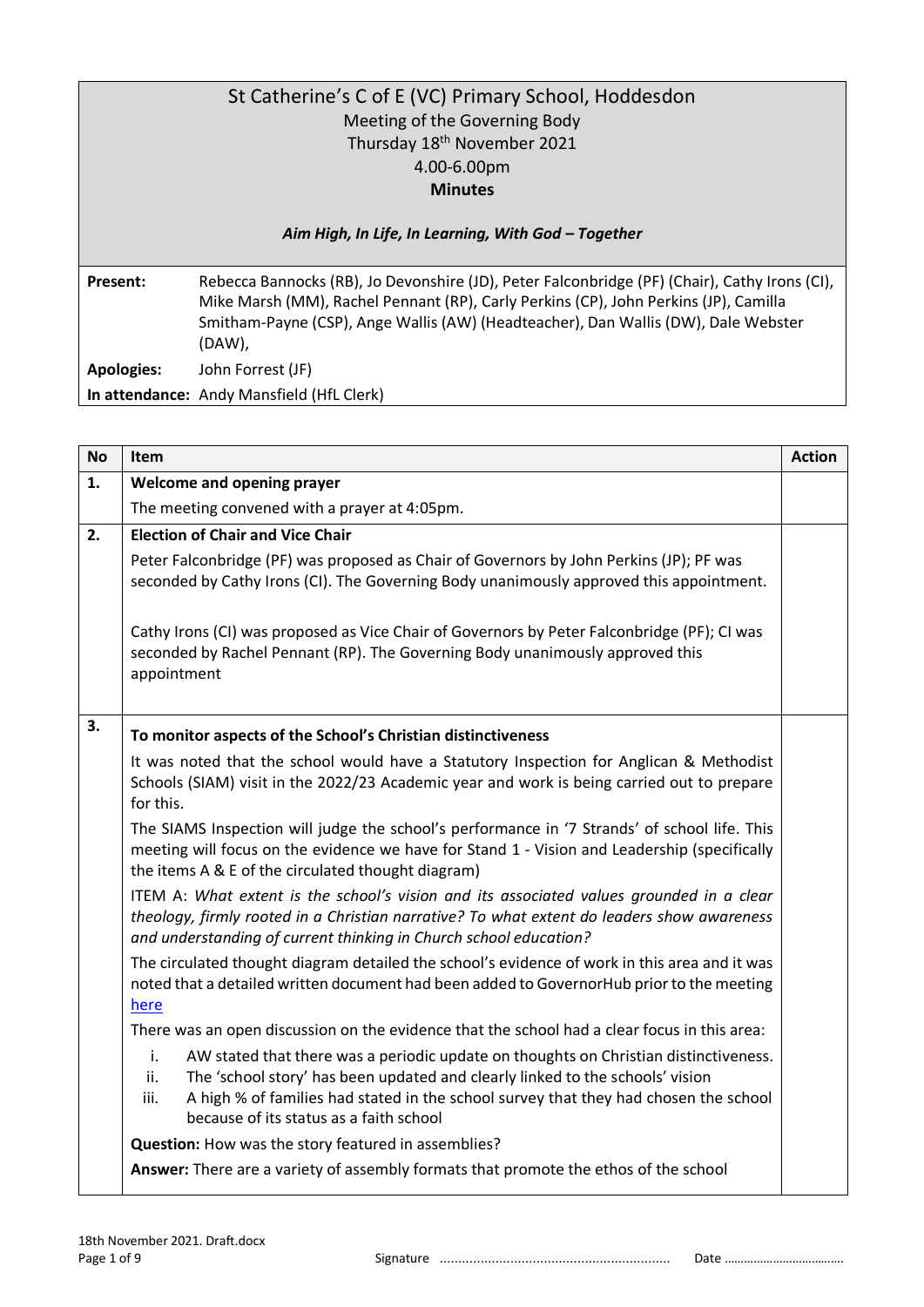|    | ACTION: Add appropriate wording reflecting this into the appropriate wording on the strand                                                                                 |                |                                                                                                                                                                                                                                          |      | <b>AW</b>            |           |
|----|----------------------------------------------------------------------------------------------------------------------------------------------------------------------------|----------------|------------------------------------------------------------------------------------------------------------------------------------------------------------------------------------------------------------------------------------------|------|----------------------|-----------|
|    | document                                                                                                                                                                   |                |                                                                                                                                                                                                                                          |      |                      |           |
|    | A discussion on how this story could promoted to the wider community was held -<br>suggestions included                                                                    |                |                                                                                                                                                                                                                                          |      |                      |           |
|    | Inclusion in the newsletter<br>a)<br>b) A dedicated website page<br>A Video<br>c)                                                                                          |                |                                                                                                                                                                                                                                          |      |                      |           |
|    |                                                                                                                                                                            | d)<br>e)       | Inclusion in the Boat<br>Items prepared for the Noticeboards (both church and school)                                                                                                                                                    |      |                      |           |
|    |                                                                                                                                                                            | f<br>g)<br>h)  | The Diocese programme of events listing<br>Regular named school activities/item/areas that linked into the story<br>The story mentioned in church                                                                                        |      |                      |           |
|    | area.                                                                                                                                                                      |                | Some or all of these items would provide strong evidence supporting the schools work in this                                                                                                                                             |      |                      |           |
|    |                                                                                                                                                                            |                | ITEM E: How do governors ensure that a robust and continuous self-evaluation process is in<br>place that involves the school community in evaluating their effectiveness as a church school?                                             |      |                      |           |
|    |                                                                                                                                                                            |                | It was noted that governors have carried out a high degree of monitoring. A SIAM's Working<br>Party has been set up. It will be meeting early in the new year to review the SIAMS Health<br>Check report, which took place in July 2021. |      |                      |           |
|    |                                                                                                                                                                            |                | Its main role will be to oversee the school's readiness for inspection and ensure that the full<br>governing body is kept informed of progress.                                                                                          |      |                      |           |
|    |                                                                                                                                                                            |                | It was noted that the Annual Parent Survey refers to Christian values.                                                                                                                                                                   |      |                      |           |
|    |                                                                                                                                                                            |                | It was considered that the current level of governor oversight in this area was acceptable.                                                                                                                                              |      |                      |           |
| 4. | To receive apologies and approve absences                                                                                                                                  |                |                                                                                                                                                                                                                                          |      |                      |           |
|    | Apologies were received from John Forest and consent was given to this absence.                                                                                            |                |                                                                                                                                                                                                                                          |      |                      |           |
| 5. |                                                                                                                                                                            |                | To declare any conflicts of interest that may arise during the meeting                                                                                                                                                                   |      |                      |           |
|    | Governors were reminded of the obligation to declare any actual or perceived interest,<br>whether financial or other, in any item on the agenda: there were none declared. |                |                                                                                                                                                                                                                                          |      |                      |           |
| 6. |                                                                                                                                                                            |                | To approve minutes from previous meetings                                                                                                                                                                                                |      |                      |           |
|    |                                                                                                                                                                            |                | The minutes of the governing body meeting held on 24 <sup>th</sup> June 2021 were agreed to be a true                                                                                                                                    |      |                      |           |
|    |                                                                                                                                                                            |                | and accurate record of the meetings and would be duly signed by the Chair and forwarded to                                                                                                                                               |      |                      | <b>PF</b> |
|    |                                                                                                                                                                            | the Clerk.     |                                                                                                                                                                                                                                          |      |                      |           |
| 7. |                                                                                                                                                                            |                | To confirm actions from previous minutes has been taken<br>The following items from the meeting on 24 <sup>th</sup> June 2021 still require action                                                                                       |      |                      |           |
|    |                                                                                                                                                                            | Item           | Description                                                                                                                                                                                                                              | Who? | When?                |           |
|    |                                                                                                                                                                            | $\overline{2}$ | Ask parent body about matched funding opportunities                                                                                                                                                                                      | AW   |                      |           |
|    |                                                                                                                                                                            | $\overline{7}$ | Upload OPAL slides to GovernorHub - This is being                                                                                                                                                                                        | AW   | On-going<br>End term |           |
|    |                                                                                                                                                                            |                | checked by PF                                                                                                                                                                                                                            |      |                      |           |
|    |                                                                                                                                                                            | $\overline{7}$ | Research finance training $-$ a new course is being<br>prepared by HfL. Item to be carried forward                                                                                                                                       | PF   | Next mtg             |           |
|    |                                                                                                                                                                            | 17             | Impact of Inclusion Team for SIC agenda - To be added<br>to next meeting's Agenda                                                                                                                                                        | AM   | Next mtg             |           |
|    | All the other actions have either been completed or are covered elsewhere in the agenda.                                                                                   |                |                                                                                                                                                                                                                                          |      |                      |           |
| 8. | To receive notification of any other business for item 18                                                                                                                  |                |                                                                                                                                                                                                                                          |      |                      |           |
|    | Changes to School Admissions code.<br>٠                                                                                                                                    |                |                                                                                                                                                                                                                                          |      |                      |           |
|    | Increasing participation in school and trust governance (NGA report).                                                                                                      |                |                                                                                                                                                                                                                                          |      |                      |           |

Page 2 of 9 Signature .............................................................. Date ……………………………….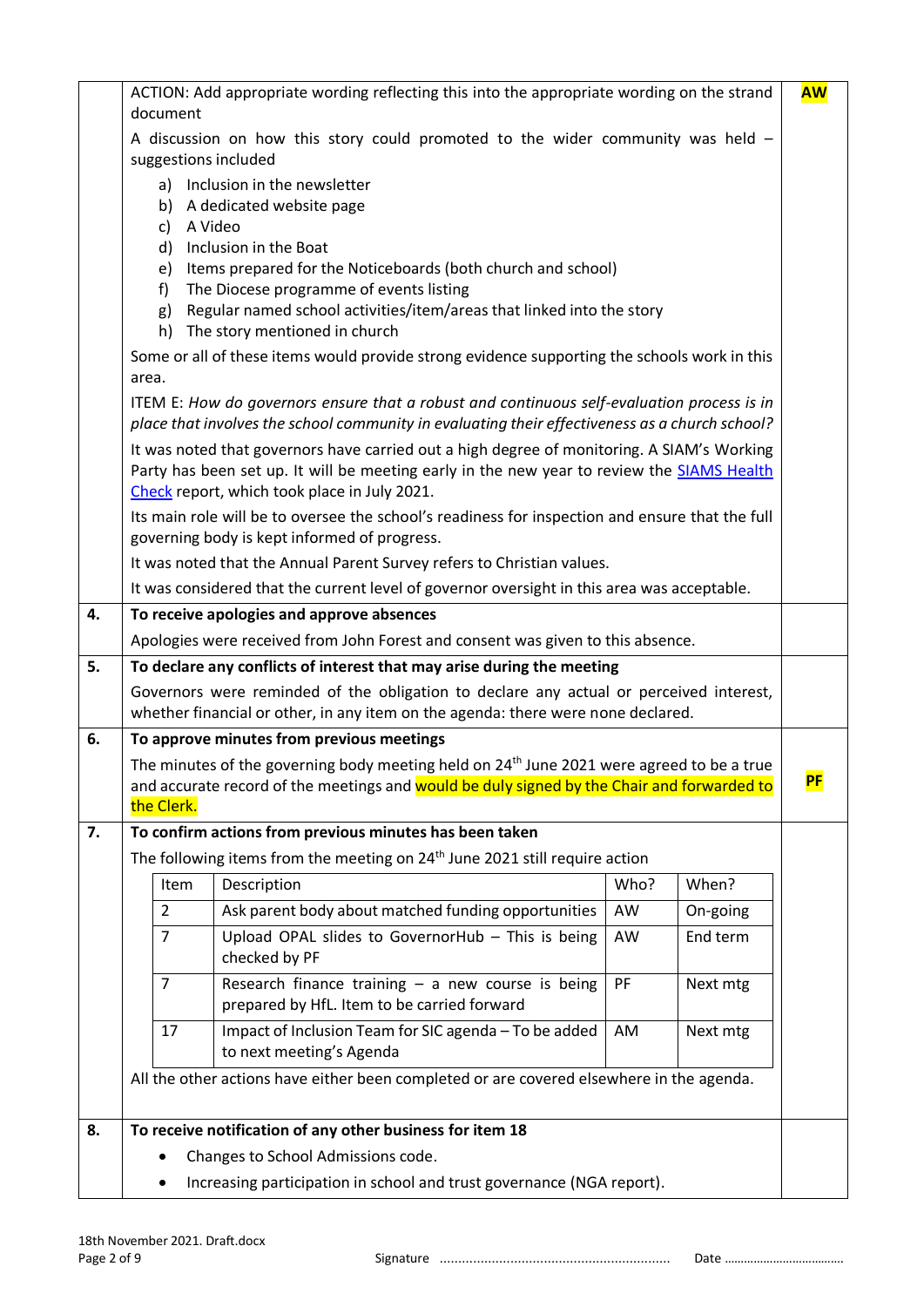| To receive and approve:                                                                                                                                                                                                                                                                                                                                                    |           |
|----------------------------------------------------------------------------------------------------------------------------------------------------------------------------------------------------------------------------------------------------------------------------------------------------------------------------------------------------------------------------|-----------|
| 2021-2022 SEF                                                                                                                                                                                                                                                                                                                                                              |           |
| The SLT and governors reviewed the SEF in detail at a planning morning 6 <sup>th</sup> October 2021).<br>The school has been graded internally as Good in all areas. The SLT was challenged to<br>demonstrate robust evidence to support this evaluation. Updates were made to the SEF to<br>support this. GovernorHub has the most up to date version of this evaluation. |           |
| <b>Question:</b> 38.5% of children were pupils from minority ethnic groups - what is the further<br>breakdown of these figures?                                                                                                                                                                                                                                            |           |
| Answer: 72 children were designated as 'English as an additional language'; 62 children were<br>classified as 'Any other white background. The school has received 22 new starters since<br>September 2021 - the majority of these are from other countries.                                                                                                               |           |
| Question: Is this an unusual school make-up? Answer: We are similar to some other local<br>schools and different to others.                                                                                                                                                                                                                                                |           |
| Question: Do these demographics reduce the school's ability to improve its SEF evaluation                                                                                                                                                                                                                                                                                  |           |
| Answer: No there is no evidence of this.                                                                                                                                                                                                                                                                                                                                   |           |
| Question: Will the OFSTED report give pointers as to where the school could improve its SEF<br>rating?                                                                                                                                                                                                                                                                     |           |
| Answer: The actual report will not but the OFSTED Handbook details what areas are inspected<br>and the types of evidence that will be needed to reach various grades.                                                                                                                                                                                                      |           |
| It was noted that the school newsletter was being (Google) translated for three families.                                                                                                                                                                                                                                                                                  |           |
| 2021 - 2022 School Development Plan (SDP).                                                                                                                                                                                                                                                                                                                                 |           |
| The plan includes a focus on Early Years provision. Attendance is also a focus. It is slightly early<br>in the year to formerly measure progress. The plan clearly shows the goals and the evidence<br>required to prove impact.                                                                                                                                           |           |
| Question: What is the 'staff sustenance' mentioned?                                                                                                                                                                                                                                                                                                                        |           |
| <b>Answer: Staff hot drinks and biscuits.</b>                                                                                                                                                                                                                                                                                                                              |           |
| It was noted that COVID was still having an impact on how parent meetings were being<br>conducted                                                                                                                                                                                                                                                                          |           |
| 2021 - 2022 Governor Development Plan (GDP)                                                                                                                                                                                                                                                                                                                                |           |
| The GDP was focussed on the monitoring role of governors, particularly relating to AIM 3 of<br>the SDP - Develop the Leadership to Take the School Forward. Aspects of monitoring<br>included;                                                                                                                                                                             |           |
| Development and retention of governors and a succession plan for both staff and<br>٠<br>governors                                                                                                                                                                                                                                                                          |           |
| Ensuring a clarity of vision and an involvement in the schools strategic planning.<br>$\bullet$                                                                                                                                                                                                                                                                            |           |
| The next steps will be for the School Improvement (SIC) committee to carry out a RAG rating<br>of the plan - ACTION: Add a RAG rating of the Governors Development plan to the SIC                                                                                                                                                                                         | <b>PF</b> |
| committee agenda                                                                                                                                                                                                                                                                                                                                                           |           |
| Other key areas of the GDP were:                                                                                                                                                                                                                                                                                                                                           |           |
| 1. Control of the school's finances and financial probity<br>2. Appraisal of the Head Teachers performance                                                                                                                                                                                                                                                                 |           |

Page 3 of 9 Signature .............................................................. Date ……………………………….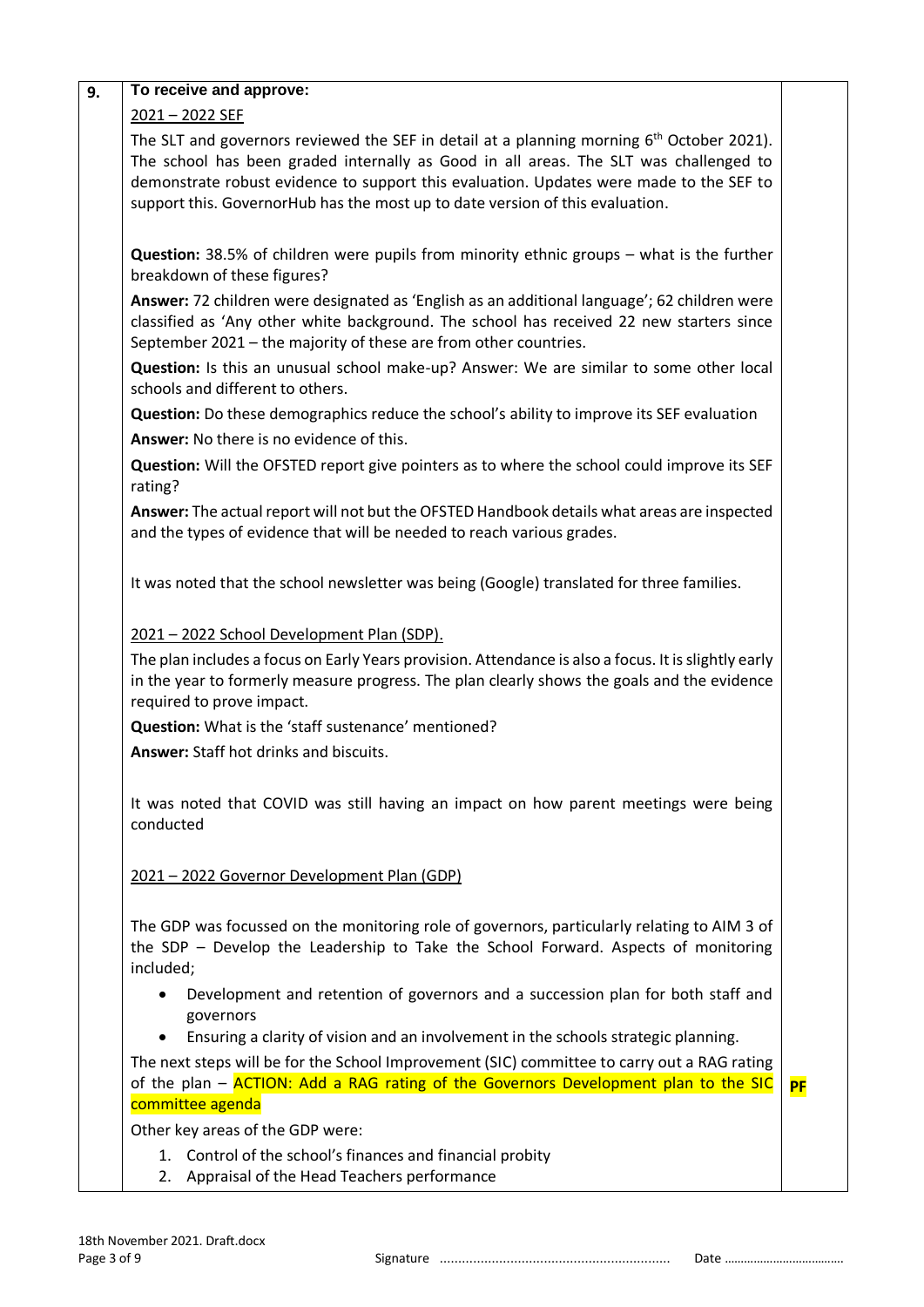|     | Question: What is the term for parent governors?                                                                                                                                                                                                                       |           |
|-----|------------------------------------------------------------------------------------------------------------------------------------------------------------------------------------------------------------------------------------------------------------------------|-----------|
|     | Answer: 4 years                                                                                                                                                                                                                                                        |           |
|     |                                                                                                                                                                                                                                                                        |           |
|     | It was noted that this year 3 Governor's terms had come to an end, and they had chosen for<br>a number of reasons not to seek re-appointment.                                                                                                                          |           |
|     | Question: How many governors are we short of a full quotient                                                                                                                                                                                                           |           |
|     | Answer: Two <i>[LA Governor and Diocesan Education Board Governor</i> )                                                                                                                                                                                                |           |
|     |                                                                                                                                                                                                                                                                        |           |
| 10. | To receive an update on the 2020-2021 SIAMS SEF                                                                                                                                                                                                                        |           |
|     | The review of collective worship was postponed as the OFSTED inspection was a focus of the<br>school.                                                                                                                                                                  |           |
|     | A Health check was carried out by a diocesan representative (see item 3 above) – the result<br>was small changes to the SIAM's SEF to detail where an even higher level than present can be<br>obtained. The SIAM's working group will focus on this report in detail. |           |
|     | Question: Were there any other activities planned over and above the items discussed<br>previously                                                                                                                                                                     |           |
|     | Answer: Consideration has been given to a quiet space                                                                                                                                                                                                                  |           |
|     |                                                                                                                                                                                                                                                                        | <b>AW</b> |
|     | Question: Is the current RE Policy & Collective Worship policy on the school's website?                                                                                                                                                                                |           |
|     | Answer: No - this requires action                                                                                                                                                                                                                                      |           |
|     | Question: What are the 'Spiritual Arts Resources', referred to in the SIAMS Heath Check<br><b>Action Plan?</b>                                                                                                                                                         |           |
|     | Answer: This is a website that provides a further resource in these areas                                                                                                                                                                                              |           |
|     | Question: Do we have a school prayer?                                                                                                                                                                                                                                  |           |
|     | Answer: Yes, we do                                                                                                                                                                                                                                                     |           |
|     | The SIAM's committee will meet in the new year. <mark>PF to set a date</mark>                                                                                                                                                                                          | <b>PF</b> |
| 11. | To receive the Headteacher's Report                                                                                                                                                                                                                                    |           |
|     | The Headteacher's written report had been circulated with the agenda and questions were<br>invited.                                                                                                                                                                    |           |
|     | <b>Risk Assessment:</b>                                                                                                                                                                                                                                                |           |
|     | Question: Has the School's risk assessment been changed to reflect the 'return to school life'?                                                                                                                                                                        |           |
|     | Answer: The Herts Grid Advice hasn't changed since September. Future Outbreak planning                                                                                                                                                                                 |           |
|     | has been carried out                                                                                                                                                                                                                                                   |           |
|     | Attendance:                                                                                                                                                                                                                                                            |           |
|     | Question: The report details a range of work carried out in respect of improving attendance<br>levels. Is there any external support from the Schools Attendance Officer?                                                                                              |           |
|     | Answer: There is a range of external support but visits from the Attendance Officer are not<br>being carried out at present.                                                                                                                                           |           |
|     | Also, COVID is making data collection very difficult in this area.                                                                                                                                                                                                     |           |
|     | Question: Poor Attendance is linked to the Pupil Premium, what are the figures in detail?                                                                                                                                                                              |           |
|     | Answer: Children with an Educational and Health Care Plan (EHCP) have the lowest<br>attendance - some ethnic groups are showing high % levels of non-attendance but the small<br>size of the various cohorts makes these figures unreliable.                           |           |
|     |                                                                                                                                                                                                                                                                        |           |

Page 4 of 9 Signature .............................................................. Date ……………………………….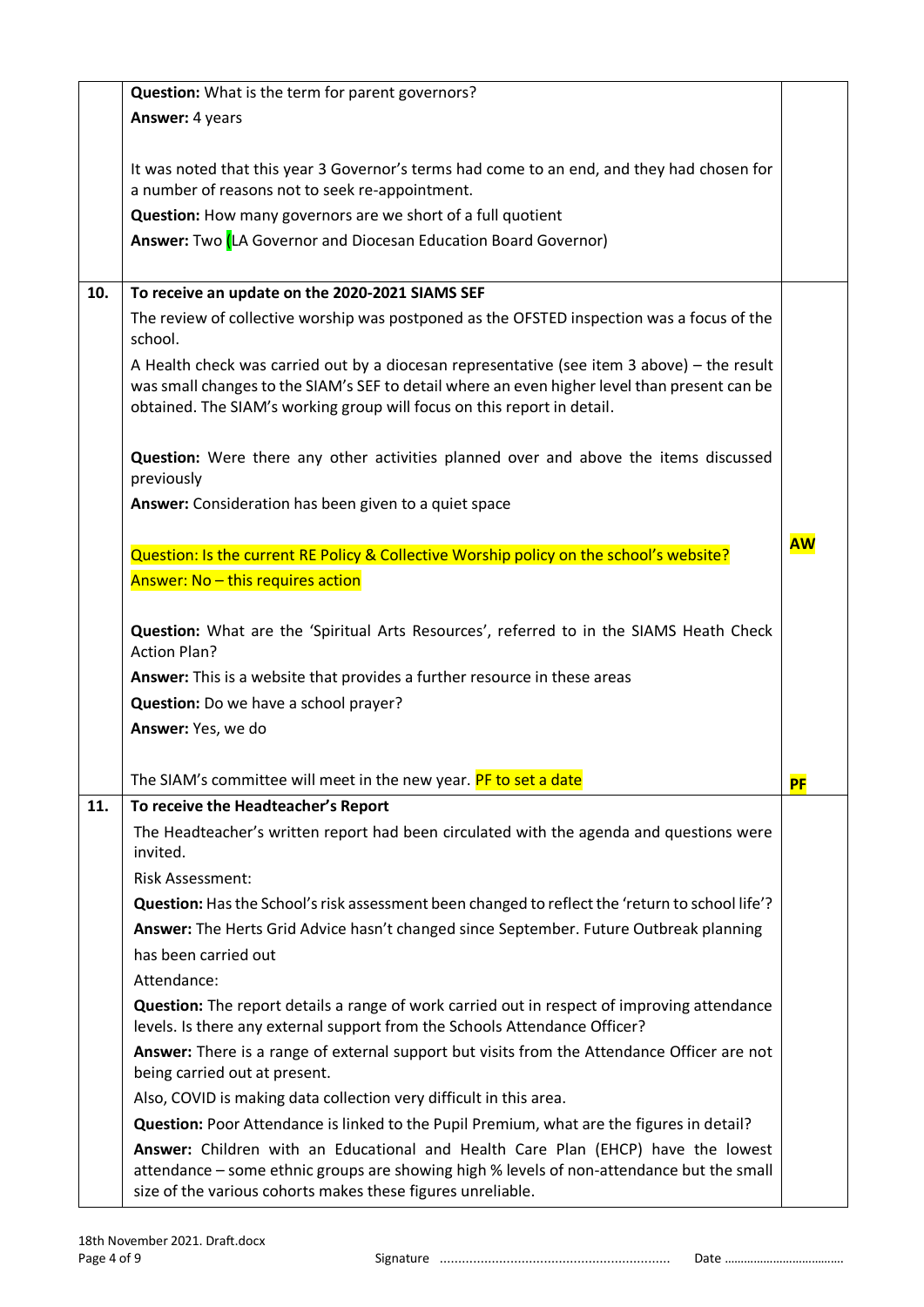# Catering:

**Question:** What action has been taken to ensure allergies are catered for in the school's meal ordering system?

**Answer:** The Dolce Food ordering system will not let children/parents order food containing items that have been deemed allergic to specific pupils.

School Improvement:

**Question:** Reading volunteers have been lost as a result of the school's disruption due to the pandemic. Can Governors help increase the number of volunteers?

**Answer:** Some volunteers are returning. The Church reading group has been disbanded. Any extra help is always useful even an hour a week would be of benefit – whatever people can offer.

**Question:** Did writing skills get put to the test during Viking Day?

**Answer:** Yes, the evidence is in the classrooms.

**Question:** It was quite startling to see the low starting scores for pupils entering Early Years provision. Is there any visible reason for this?

**Answer:** One factor maybe that due to the pandemic the current cohort of EYFS pupils have not previously had full days nursery provision before starting Early Years.

**Question:** Is there anything the school can do over the coming years to improve the schools experience that has been diminished due to the effect of the pandemic?

**Answer:** We are reviewing the abilities of all children to see what and where the lack of in school learning has been. We have noticed an increased number of children receiving 'catchup sessions' in a number of subjects.

#### General Overview:

**Question:** How are the assemblies working in their current format?

**Answer:** It is nice to be able to target specific key stages

**Question:** How were the SEN swimming lessons

**Answer:** We undertook individual risk assessments and children had one-to-one support to overcome any fear of the water.

# Behaviour & Safety

**Question;** How did the introduction of the 'Walking Bus' go?

**Answer:** The school's Walking Bus has been re-routed from the original plan to encourage attendance in certain geographic areas. It is too early to report definitive results. We would like a parent to run 'The Bus'

# Pupil Achievement

**Question** – The baseline assessments have been carried out - did they throw up any shocks?

**Answer:** We were expecting physical characteristic figures to be lower than they are showing. Unfortunately, our comparison with the national baseline will not be fed back, the figures will be used to report the pupil's attainment over time.

#### Pupil numbers

**Question:** Our move to two form entry sets our total roll numbers to 420 – we are currently 88 pupils short of this figure. How do we fare against other schools in the area?

Page 5 of 9 Signature .............................................................. Date ……………………………….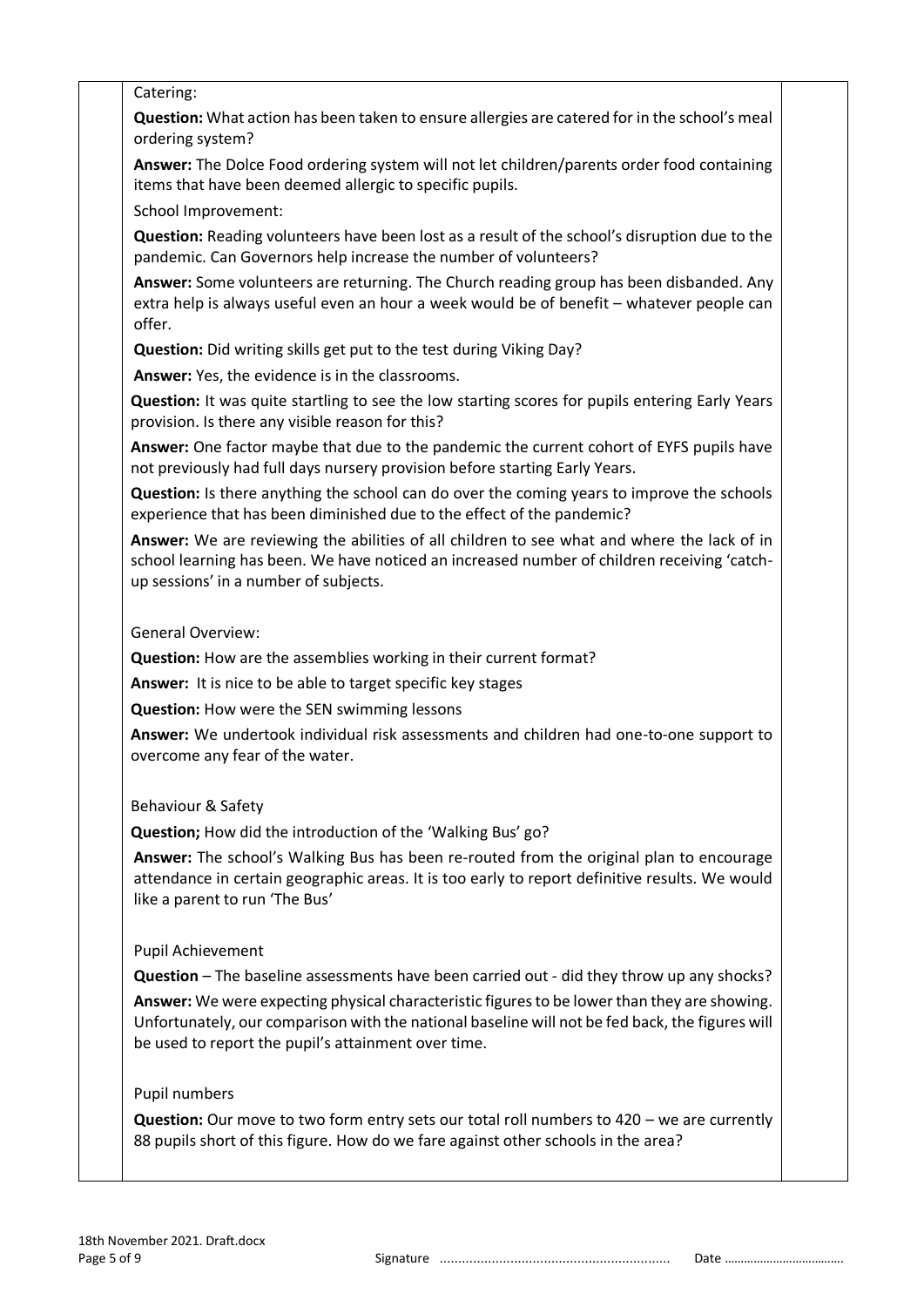|     | Answer: There are some schools with a full complement of pupils; others are reporting that<br>they have similar gaps. The national trend is for declining school numbers for the next few<br>years. We are working on a leaflet to be given to the builders of the new housing estates in<br>the locality.<br>Question: What has been the take up of pupils joining as a result of a school visit?<br>Answer: The results vary, the events have had variable attendance. Governors are welcome |           |
|-----|------------------------------------------------------------------------------------------------------------------------------------------------------------------------------------------------------------------------------------------------------------------------------------------------------------------------------------------------------------------------------------------------------------------------------------------------------------------------------------------------|-----------|
|     | to attend any of the events especially the forthcoming 'Open Afternoon'. There is a possibility<br>of running an Open Saturday.                                                                                                                                                                                                                                                                                                                                                                |           |
| 12. | To receive the DPO's report                                                                                                                                                                                                                                                                                                                                                                                                                                                                    |           |
|     | The autumn report is available on GovernorHub. It notes that a 'not significant' data breach<br>has been reported to the Information Commissioner's Office (ICO). An action plan was<br>received and managed appropriately.                                                                                                                                                                                                                                                                    |           |
|     | The next report will be published in the Spring term                                                                                                                                                                                                                                                                                                                                                                                                                                           |           |
| 13. | To receive a curriculum update                                                                                                                                                                                                                                                                                                                                                                                                                                                                 |           |
|     | The SI committee looked at the Curriculum update at their last meeting.                                                                                                                                                                                                                                                                                                                                                                                                                        |           |
|     | It was noted that the focus needs to be on 'evolution not revolution'.                                                                                                                                                                                                                                                                                                                                                                                                                         |           |
|     | Strands of specific topics were followed through each specific year group to monitor the<br>diversity of provision for each year group                                                                                                                                                                                                                                                                                                                                                         |           |
|     | The SI committee is charged with regularly considering the curriculum.                                                                                                                                                                                                                                                                                                                                                                                                                         |           |
| 14. | <b>Committees:</b>                                                                                                                                                                                                                                                                                                                                                                                                                                                                             |           |
|     | <b>FGB Vacancies:</b>                                                                                                                                                                                                                                                                                                                                                                                                                                                                          |           |
|     | A Foundation (Diocesan Board of Education) governor is being sought                                                                                                                                                                                                                                                                                                                                                                                                                            |           |
|     | A Local Authority governor is being sought.                                                                                                                                                                                                                                                                                                                                                                                                                                                    |           |
|     | Sub Committees:                                                                                                                                                                                                                                                                                                                                                                                                                                                                                |           |
|     | The following is the make-up of specific committees and individual link and subject roles:                                                                                                                                                                                                                                                                                                                                                                                                     |           |
|     | School Improvement committee: PF (Chair); RB; JD; AW; CI; RP - the meeting added CSP & JF                                                                                                                                                                                                                                                                                                                                                                                                      |           |
|     | Resources Committee: MM (Chair); JD; PF; AW; Tracey Fisher (TF); the meeting added CP &<br>JP                                                                                                                                                                                                                                                                                                                                                                                                  |           |
|     | The names of the new committee members are to be added to the appropriate Terms of                                                                                                                                                                                                                                                                                                                                                                                                             | PF        |
|     | Reference - With these additions the Terms of reference were agreed.                                                                                                                                                                                                                                                                                                                                                                                                                           |           |
|     | The Annual Governor Planner is available here - this lists the planned dates for the rest of the<br>2021/22 academic year.                                                                                                                                                                                                                                                                                                                                                                     |           |
|     | Link Governor Roles remain in place from the previous academic year. The full list can be<br>found here.                                                                                                                                                                                                                                                                                                                                                                                       |           |
|     | It was noted that Project Based Learning is not a Link Governors role                                                                                                                                                                                                                                                                                                                                                                                                                          |           |
|     | JP was appointed Health & Safety Link Governor                                                                                                                                                                                                                                                                                                                                                                                                                                                 |           |
|     | CSP was appointed as the EYFS Link Governor                                                                                                                                                                                                                                                                                                                                                                                                                                                    |           |
|     | DAW was appointed to the Science & Numeracy Link Governor roles                                                                                                                                                                                                                                                                                                                                                                                                                                |           |
|     | CP was appointed as the Literacy Link Governor                                                                                                                                                                                                                                                                                                                                                                                                                                                 |           |
|     | The GovernorHub Link Governor listing requires updating                                                                                                                                                                                                                                                                                                                                                                                                                                        | <b>PF</b> |
|     | Members of the Performance Review Panel were confirmed as PF, MM & CI                                                                                                                                                                                                                                                                                                                                                                                                                          |           |
|     | Members of the SIAM Working Party were confirmed as JD; AW; PF & RB                                                                                                                                                                                                                                                                                                                                                                                                                            |           |
|     | If anyone else is interested in assisting in these areas they were asked to contact PF.                                                                                                                                                                                                                                                                                                                                                                                                        |           |
|     |                                                                                                                                                                                                                                                                                                                                                                                                                                                                                                |           |
|     |                                                                                                                                                                                                                                                                                                                                                                                                                                                                                                |           |

Page 6 of 9 Signature .............................................................. Date ……………………………….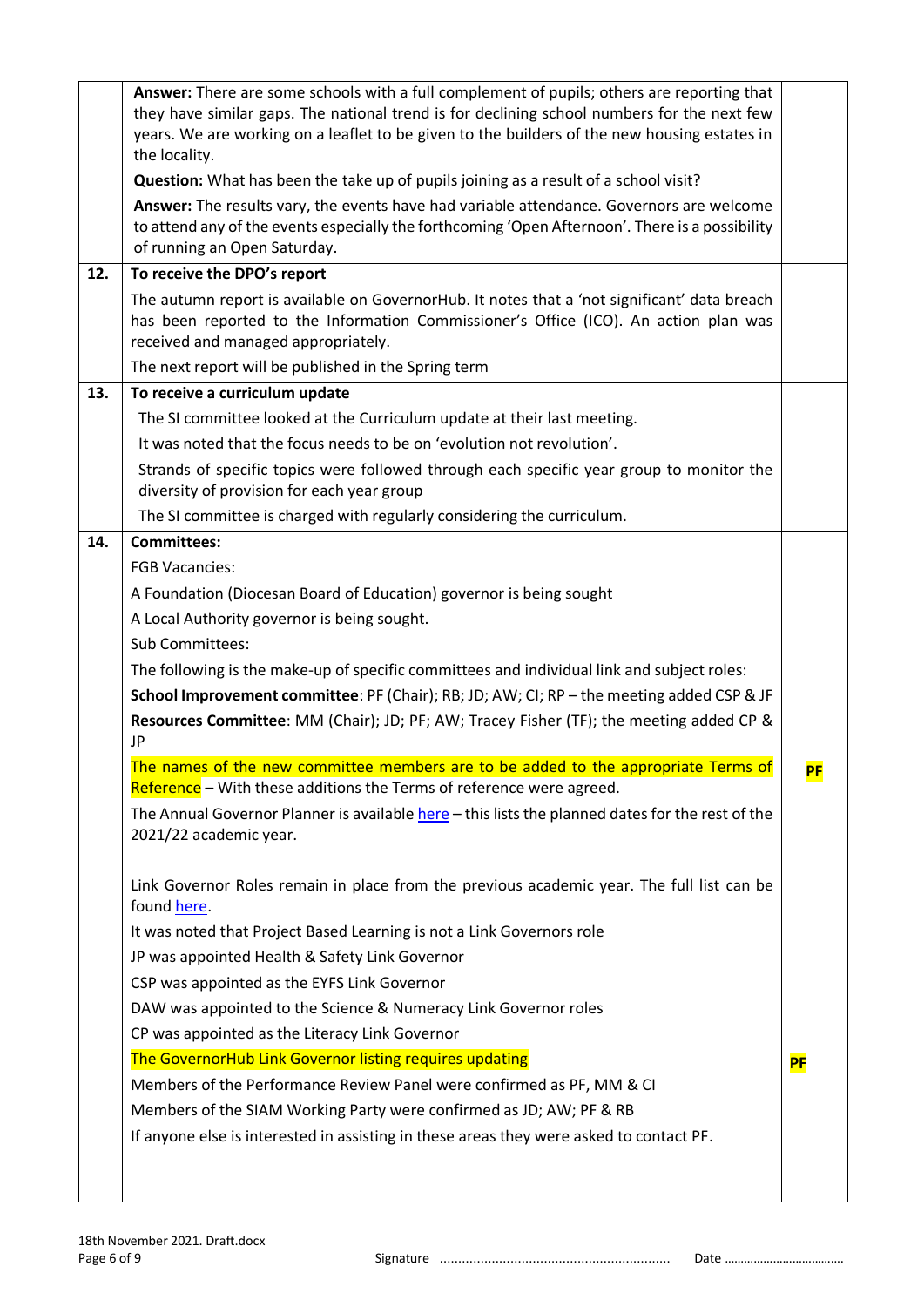| 15. | <b>Receive Committee Meeting Minutes</b>                                                                                                                     |              |  |
|-----|--------------------------------------------------------------------------------------------------------------------------------------------------------------|--------------|--|
|     | The minutes of the School Improvement committee meeting held on 2 November                                                                                   |              |  |
|     | 2021 were circulated prior to the meeting and are available on GovernorHub.                                                                                  |              |  |
|     |                                                                                                                                                              |              |  |
|     | The Resources committee met on 30 <sup>th</sup> September. The meeting discussed the latest                                                                  |              |  |
|     | (Period 5) budget report. Minutes ae available on GovernorHub.                                                                                               |              |  |
|     |                                                                                                                                                              |              |  |
|     | The Performance Review Committee (PRC) met on 01.10.21 to receive the Summer<br>2021 QTLP Report and review SLT recommendations for teacher pay progression. |              |  |
|     | These minutes ae confidential and not available on GovernorHub. PF has produced                                                                              |              |  |
|     | an Autumn 2021 PRC Report, which details decisions taken only and is available on                                                                            |              |  |
|     | GovernorHub                                                                                                                                                  |              |  |
|     |                                                                                                                                                              |              |  |
| 16. | To receive update on Safeguarding                                                                                                                            |              |  |
|     | The Annual report on Looked After Children has been completed                                                                                                |              |  |
|     | Question: How was the GREEN RAG rating determined.                                                                                                           |              |  |
|     | Answer: AW had set the rating                                                                                                                                |              |  |
|     | The Summer Term 2021 Safeguarding Checklist has been completed and is available on                                                                           |              |  |
|     | GovernorHub. The Autumn Term 2021 Checklist will be completed for the next FGB meeting.                                                                      | <b>CI/AW</b> |  |
|     | Question: Has the pandemic had an impact on the reported figures?                                                                                            |              |  |
|     | Answer: There has been an impact that can be connected with the different educational                                                                        |              |  |
|     | situation over the past 2 years.                                                                                                                             |              |  |
|     | It was noted that the Ofsted Parentview comments suggested that parents of children with                                                                     |              |  |
|     | SEND were less than satisfied with the support they were getting. It was noted that it was a                                                                 |              |  |
|     | small number of families that had responded to that question on Parentview and it could be                                                                   |              |  |
|     | that they had a perception of their child needing support rather than it necessarily being the<br>case.                                                      |              |  |
|     | AW noted that the Inclusion Officer (JF) is going to survey the families of those on the SEND                                                                |              |  |
|     | register to determine their satisfaction with what the school provides. The survey results will                                                              | JF           |  |
|     | be circulated to governors                                                                                                                                   |              |  |
|     | Question: Children with an EHCP are reviewed annually. Isn't this too long a period?                                                                         |              |  |
|     | Answer: Children with SEND, including those with an EHCP also have Pupil Support Plans                                                                       |              |  |
|     | (PSP). These are reviewed termly or more often as needs demand.                                                                                              |              |  |
|     |                                                                                                                                                              |              |  |
|     | It was noted that CI was the Safeguarding & Children Looked After Link Governor                                                                              |              |  |
| 17. | To approve policies and confirm policies due for review this term                                                                                            |              |  |
|     | The following policies were discussed and approved (with amendments):                                                                                        |              |  |
|     | Child Protection Policy. Approved remotely - 17.09.21                                                                                                        |              |  |
|     | Sex & Relationship Education Policy. Approved remotely - 15.10.21                                                                                            |              |  |
|     | SEND Policy (inc. Parent Information Report & Leaflet)                                                                                                       |              |  |
|     | Children Looked After Policy                                                                                                                                 |              |  |
|     | Anti-bullying Policy                                                                                                                                         |              |  |
|     | Remote Learning Policy. This policy was amended to include a suggestion that                                                                                 |              |  |
|     | videos for children be uploaded for parents to review before being made                                                                                      |              |  |
|     | available to children.                                                                                                                                       |              |  |
|     | Whistleblowing Policy (PF)                                                                                                                                   |              |  |
|     | Home-School, Agreement (AW),                                                                                                                                 |              |  |
|     | Staff Handbook (AW)                                                                                                                                          |              |  |

Page 7 of 9 Signature .............................................................. Date ……………………………….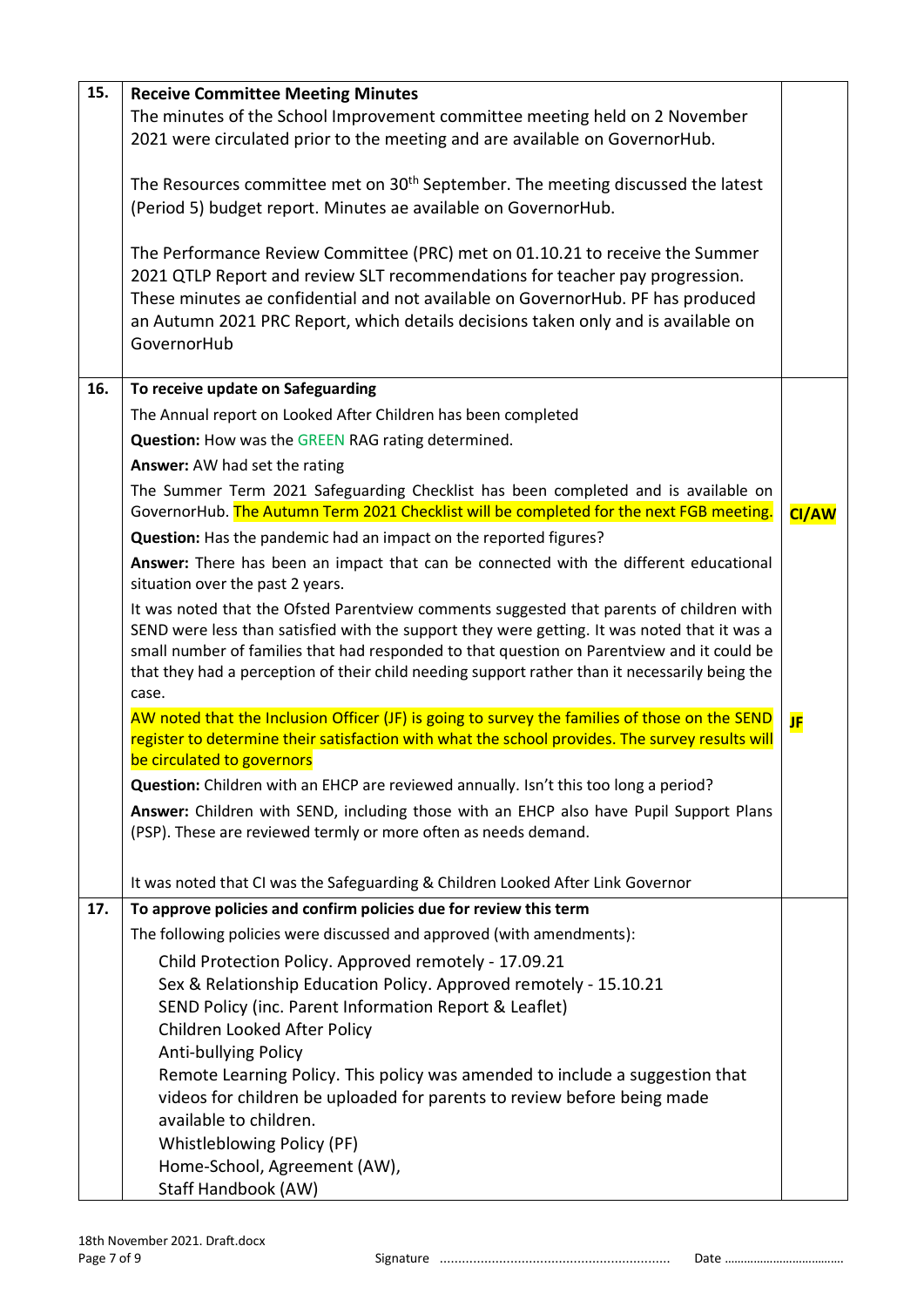|     | Safeguarding Statement (CI)                                                                                                                                                                                                                            |            |
|-----|--------------------------------------------------------------------------------------------------------------------------------------------------------------------------------------------------------------------------------------------------------|------------|
|     |                                                                                                                                                                                                                                                        |            |
|     | The following will be reviewed for approval at next meeting.<br>Safer Recruitment Policy (PF),                                                                                                                                                         |            |
|     | Supporting Pupils with Medical Conditions Policy (AW),                                                                                                                                                                                                 |            |
|     | Virtual Attendance at Meetings Policy (PF)                                                                                                                                                                                                             |            |
| 18. | <b>To cover Governor matters</b>                                                                                                                                                                                                                       |            |
|     | The Annual Governor Planner is available here - this lists the planned dates for the rest of the<br>2021/22 academic year.                                                                                                                             |            |
|     | It was agreed that 'Governor Visits' would be the In-house HfL training for this<br>academic period.                                                                                                                                                   |            |
|     | Governors were reminded to:<br>Review or complete the pecuniary/business interest forms and ensure that<br>$\bullet$<br>they have completed the declaration section on their personal profile on<br>GovernorHub.                                       |            |
|     | They should also agree and sign the Code of Conduct; Online Acceptable Use<br>& the KCSiE 2021/Part 2 declarations<br>Confirm their contact details                                                                                                    |            |
|     | The following Terms of Office will expire in the 2021/22 Academic year:<br>JD (June 2022),<br>$\bullet$<br>DW (31 Dec 2021)<br>$\bullet$<br>Governors were thanked for completing the governor Skills Matrix document on<br>GovernorHub here           |            |
| 19. | <b>AOB</b>                                                                                                                                                                                                                                             |            |
|     | Admissions Code: The changes to the DfE School Admissions Code. Revised School<br>Admissions Code published 13 May 2021, in force from 1 September 2021 were<br>noted. This document is available on GovernorHub here                                  |            |
|     | The NGA report 'Increasing Participation in school & trust governance' has been published -<br>the full document and a summary are available on GovernorHub here Governors were asked<br>to read the summary report and comment to PF, via GovernorHub | <b>ALL</b> |
| 20. | To confirm the next meeting date                                                                                                                                                                                                                       |            |
|     | <b>FGB Meeting</b>                                                                                                                                                                                                                                     |            |
|     | The Next FGB will be held on Thursday $17th$ March at 4pm – close at 6 pm                                                                                                                                                                              |            |
|     | Committees                                                                                                                                                                                                                                             |            |
|     | Resources Committee: Tuesday 11 <sup>th</sup> January 2022, 4.00-5.30pm                                                                                                                                                                                |            |
|     | School Improvement Committee: Tuesday 1 <sup>st</sup> March 2022, 5.00-6.30pm<br>Performance Review Committee: TBC                                                                                                                                     |            |
| 21. | <b>Closing prayer</b>                                                                                                                                                                                                                                  |            |
|     | Meeting closed with a prayer at 19.00                                                                                                                                                                                                                  |            |

Page 8 of 9 Signature .............................................................. Date ……………………………….